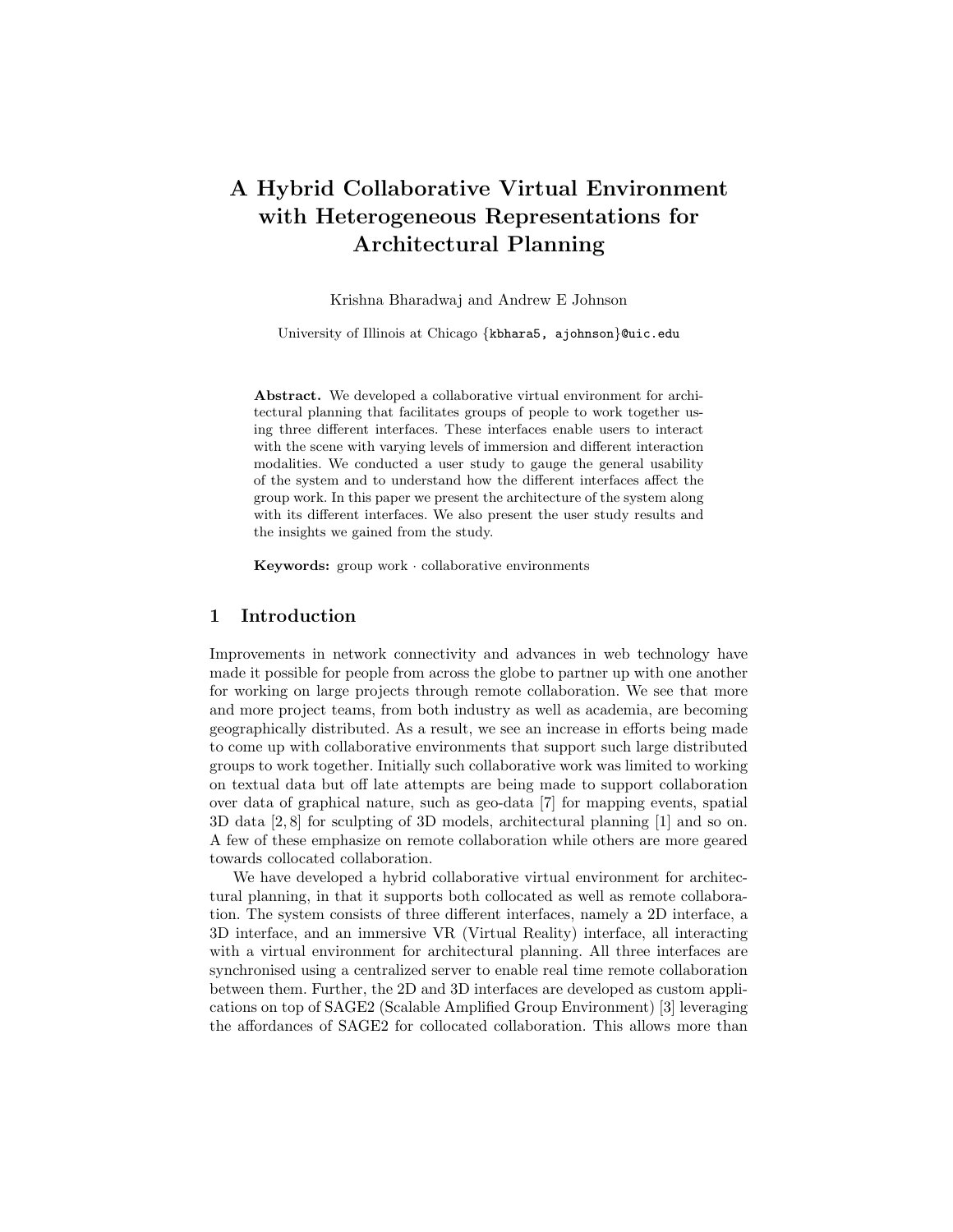one person to simultaneously interact with, and control, both of these interfaces. The VR interface has been developed, using Unity 3D game engine, for HMDs (Head Mounted Display). The 2D interface presents a monochromatic top view of the scene over a grid layout, mimicking a floor plan. The 3D interface presents an in-person perspective of the scene with a limited field of view, giving the users a driver-seat view of the scene. The VR interface presents a fully immersive 360 degree view through the HMD to the user interacting with it. All the three interfaces are complete applications in their own right, in the sense that they can be individually used to create architectural designs. All functionalities concerning architectural design creation such as the creation of walls, creation and manipulation of furniture, and so on have been implemented in all the three different interfaces.

The motivation for this amalgamation of interfaces with different perspectives and viewpoints is threefold. First, in a collaboration consisting of multiple sites and users, a practical issue is the availability of hardware and other resources at every site. For example, if the required hardware has a large physical footprint, such as a CAVE (Cave Automatic Virtual Environment), chances are that not every site will have access to it or some user might be away from the hardware (say, working from home) and hence may not have access to it. In such cases, a system that is flexible in its hardware and software requirements for allowing a user to participate in the collaborative session is desirable. Second, each representation i.e 2D, 3D, and immersive VR, has its own affordances and limitations with respect to interaction with data. For example, while it can be very easy for a user to quickly place furniture in a floor plan using a 2D interface (or even just to draw on an actual floor plan), some level of immersion in a 3D scene is preferable to assess whether there is enough room to "walk around" in the space being designed. Further, while the immersive VR gives the user a chance to interact with the space at full scale, it prevents them from participating in face to face interaction with other collocated members of the team, whereas a 3D interface supporting collocated collaboration could provide a middle ground in such a case. Hence, a system that supports multiple ways of interacting with data can help the users by compensating for the limitations of one interface with the affordances of another. Third, project team sizes can have a wide range with the teams being split into smaller groups of collocated people, spread geographically. A system that can support both collocated as well as remote collaboration can enable more people from such teams to take part in the collaboration. Hence, by making each interface complete with all the functionalities and designing the synchronization server to handle multiple instances of each interface, we hope this model will afford flexibility to the users at each site, in choosing an interface that is best suited for them to participate in the collaboration.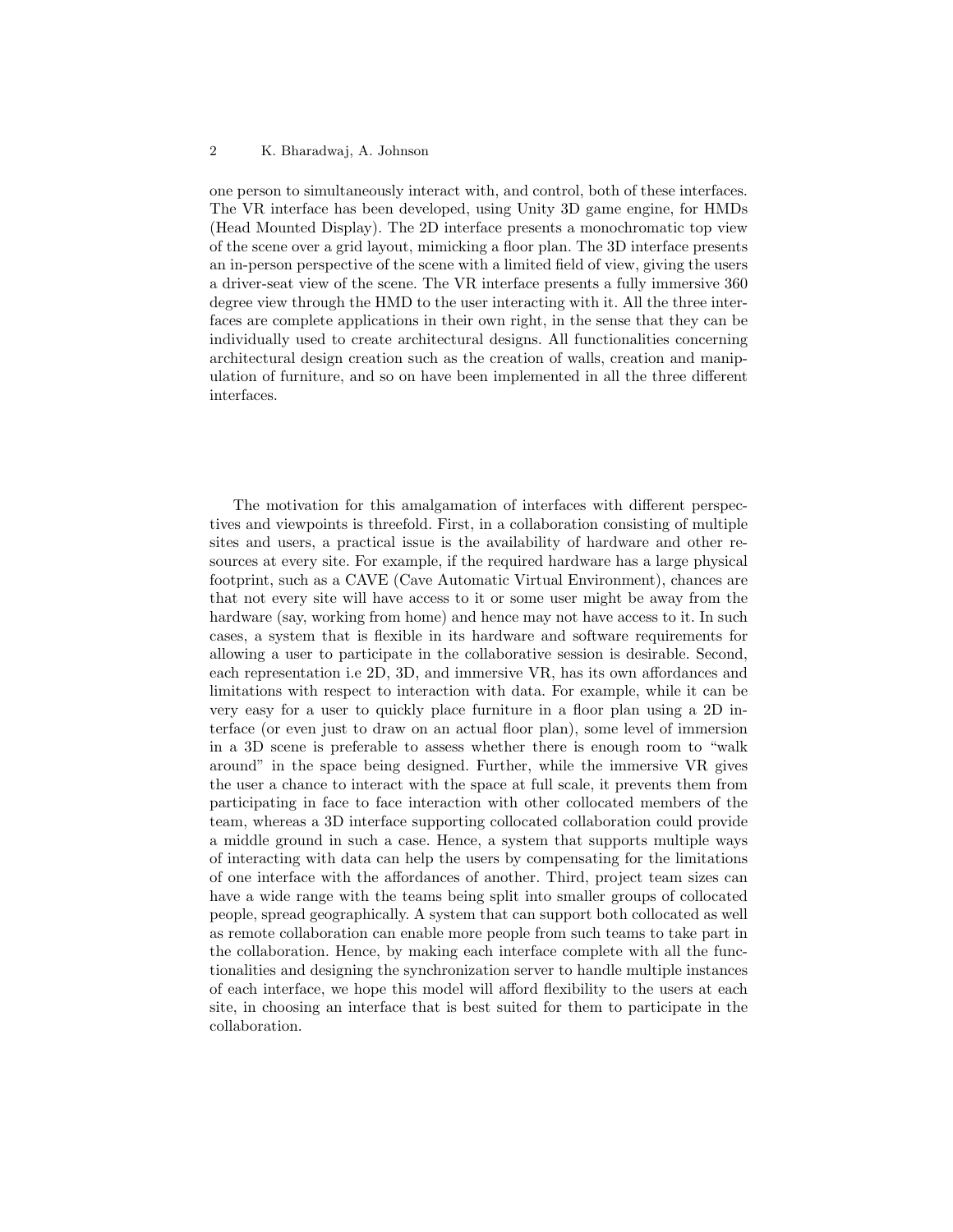# 2 Related Work

#### 2.1 Distributed Collaborative Virtual Environments

Recent years have seen an increase in distributed collaborative systems that allow multiple users to interact with, and in some cases edit, data in virtual environments. Okuya et al [4] discusses such a system that allows real time collaboration between users interacting with a wall-sized display and a CAVE-like system to edit CAD data. Even though the system combines two different VR platforms, it presents the same representation of the CAD data through both of these platforms, to the users. Our proposed system, in contrast, provides heterogeneous representations to users at different sites. Pick et al [5] present a system to combine IVR (Immersive Virtual Reality) systems such as the CAVE with a lightweight web based counterpart that offers the same functionality and perspectives as the IVR system but in a reduced capacity to facilitate the integration of IVR in the factory planning process. The lightweight application provides a slice of the view that is presented to the IVR users. While our system presents users with heterogeneous representations, it ensures that every user is able to fully interact with the virtual environment, albeit with different interaction modalities.

## 2.2 Collaborative Environments with Asymmetric Viewpoints

A few collaborative virtual environments have incorporated asymmetric views or perspectives of the virtual world. CALVIN [6] is one of the earliest systems to present this approach where two sets of users interact with a virtual environment, one set from an in-person perspective, while the other interacts "from above". This second set of users is presented with a miniaturized version of the virtual environment to create the effect of interacting from above with a scaled model of the environment that the first set interacts with. Avatars are employed to facilitate co-presence. All instances are run in CAVEs. DollhouseVR [10] is another system that deals with asymmetric viewpoints in the form of a table top surface presenting a top view of the virtual environment while a head mounted display provides an in person view of the same. Although they make use of different technologies to present the two different viewpoints, both of those viewpoints show the same representation of the virtual world. Moreover, the system is intended for collocated collaboration. MacroScope [9] is a mixed reality application that aids in collocated collaboration by presenting a VR user with a first person perspective of an actual physical scale model that other team members in the room interact with. Our proposed system, in comparison, combines different perspectives with multiple representations with the aim of complementing the limitations of each representation or perspective with the affordances of a different representation or perspective.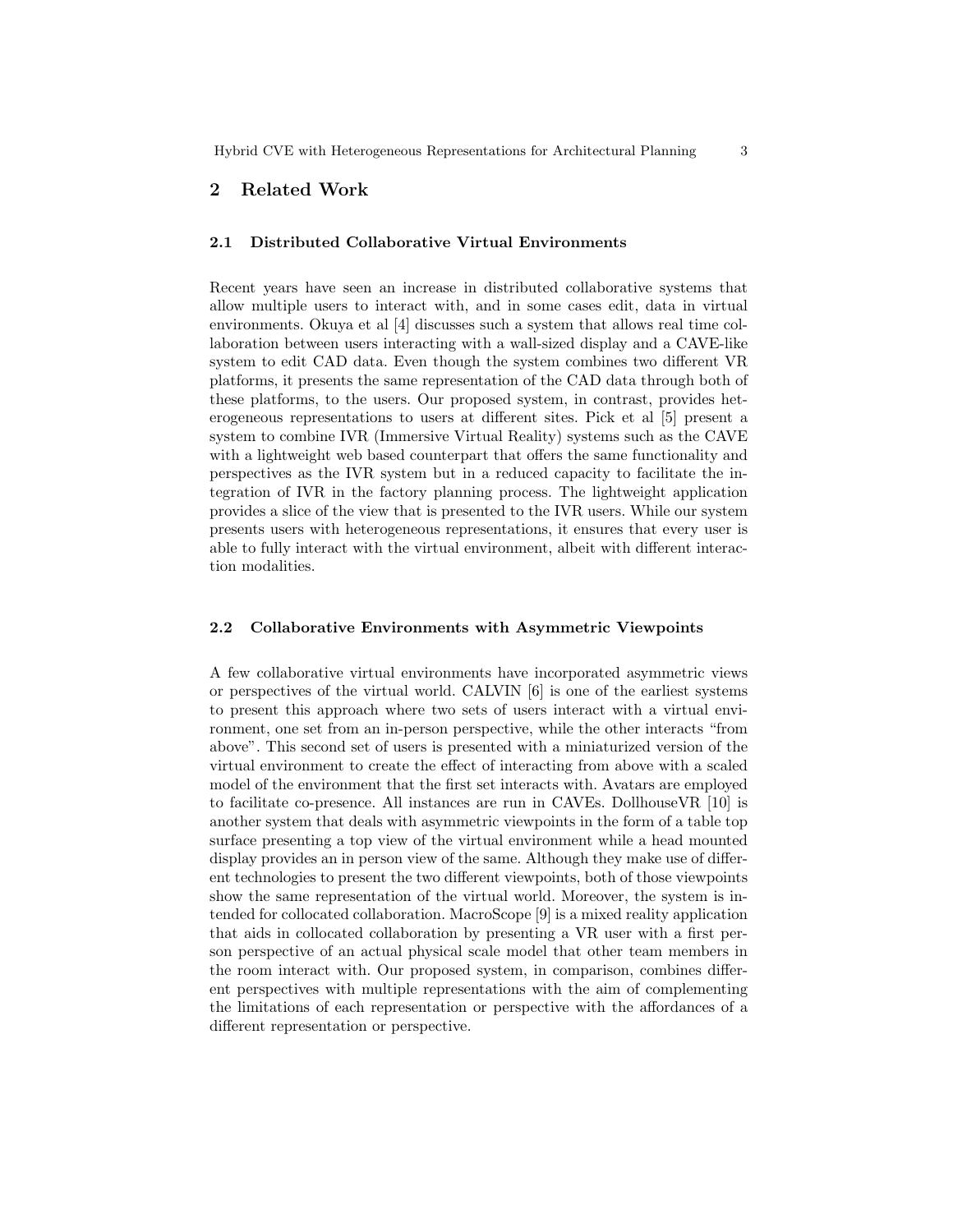# 3 System

#### 3.1 Functional requirements for an architectural design application

All the three different interfaces should incorporate all the functional requirements for editing the architectural design. Here we briefly describe these requirements to help the reader understand the implementation details of the different interfaces that are explained below. We decided to have a basic set of four types of elements as the building blocks of our design space. They are walls, doors, windows, and furniture. Walls have a fixed height and thickness, but variable lengths and can be placed anywhere within the scene. So it would suffice for any interface facilitating creation of walls to provide the users a way to specify the start and end points of the wall. Doors and windows are functionally very similar to each other, in the sense that they are both units that are placed within the walls, have fixed shapes and sizes, take on the orientation of the wall within which they are placed, and can be placed anywhere throughout the length of the wall as long as they stay entirely within the bounds of the wall length. To facilitate creation of doors and windows, an interface must ensure that once created, a door or a window must only take on a point along the length of a preexisting wall as its valid stationary position, and have its y-axis rotation in line with that of the wall. Furniture objects such as couches, tables, chairs, and so on all have fixed shapes and sizes. Interaction with furniture thus gets limited to changing the position and y-axis rotation of a piece of furniture.

#### 3.2 Architecture

SAGE2 exposes an API for creating custom applications. We developed the 2D and the 3D interfaces as SAGE2 apps to leverage the multi-user interaction capabilities that SAGE2 offers. This makes it possible for more than one user to simultaneously interact with these two interfaces, thus enabling collocated collaboration. SAGE2 allows multiple users to interact with applications on a large display using their personal devices such as laptops. Multiple users can simultaneously access its web interface to connect to the large display and interact with it. By making the 2D and the 3D interfaces be custom applications on top of SAGE2 we let SAGE2 handle multi-user interaction for 2D and 3D interfaces. As shown in Figure 1, we developed a synchronization server that relays messages between all the instances of the three different interfaces and keeps them updated and in sync. Every action of each client such as moving a piece of furniture, deleting a wall and so on is conveyed, in real time, to all the participating clients. Further, the pointer location of the users at the 2D interface, the camera location and orientation of the 3D interface, and the head location and orientation of the VR users are all conveyed to all the clients in real time as well. Thus any action performed at any site is immediately replicated at all the sites. The position (and orientation) information of different users are used to animate their corresponding virtual representations at all the different sites. This allows users to know where "within" the scene, each user is and what they are doing at any given point in time.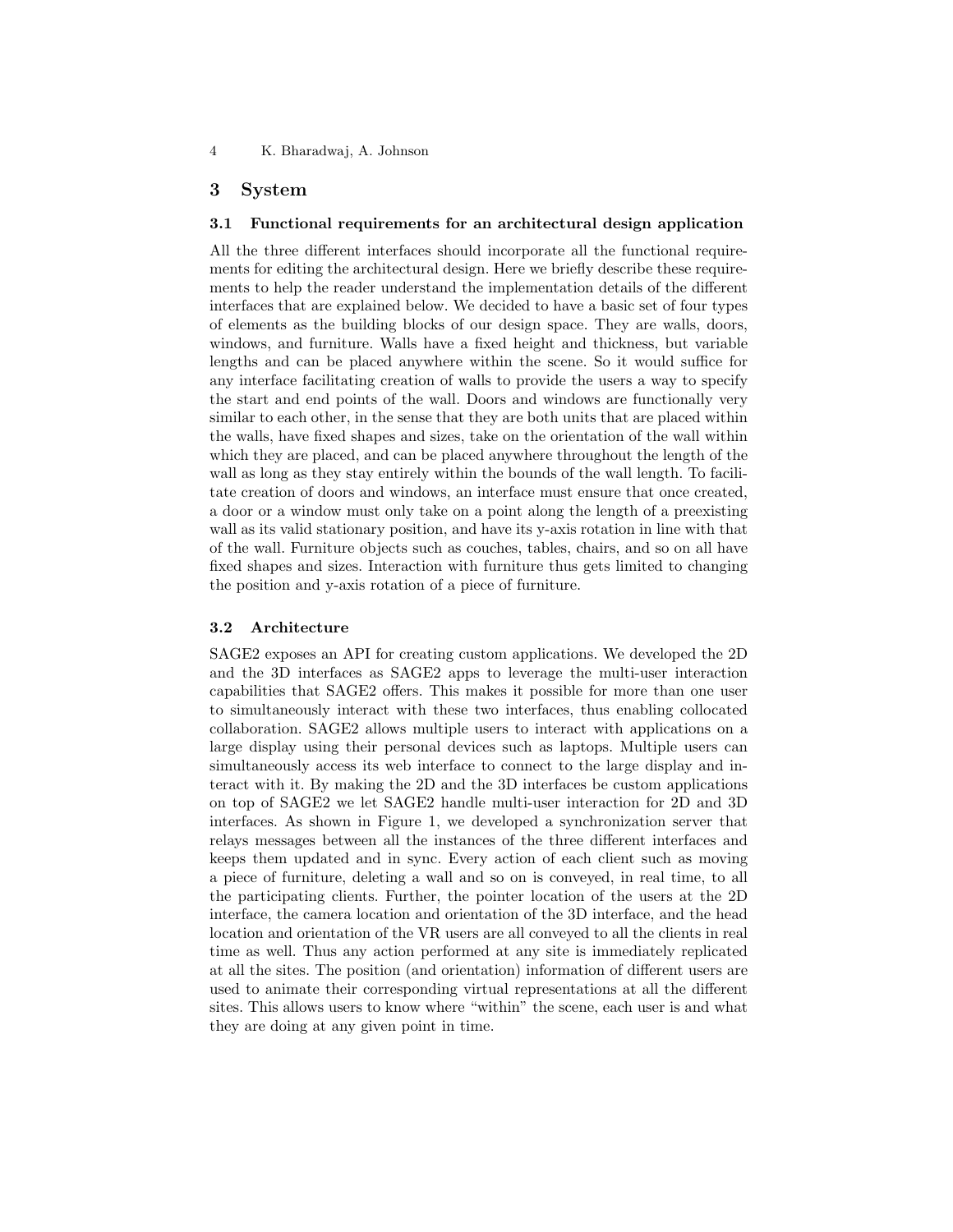

Fig. 1. Architecture of the collaborative setup showing one instance each of the 2D, 3D, and VR interfaces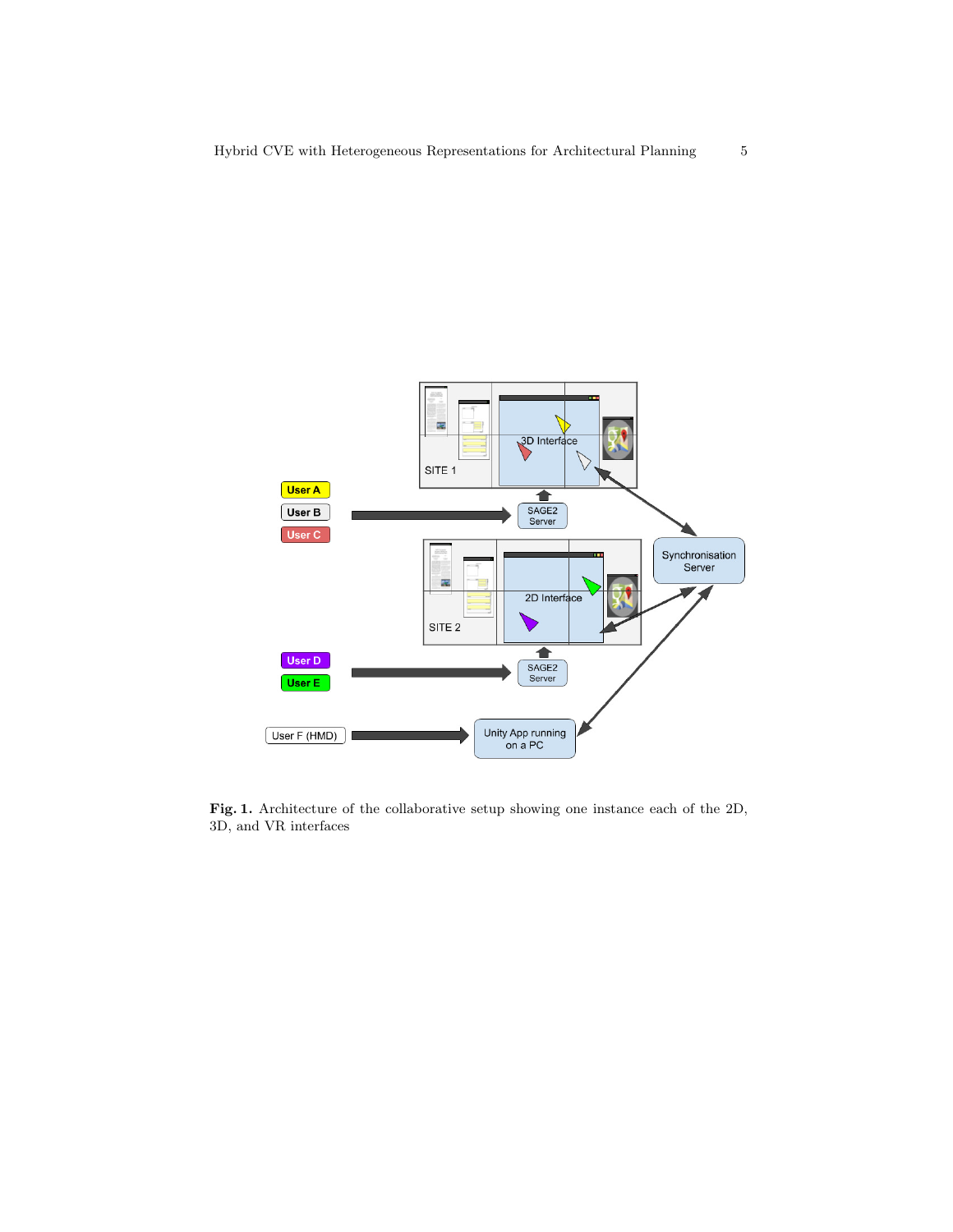# 言語説  $01.0$ o or **BMU** 59 Ù. 荫 ю  $\overline{11}$

# 3.3 2D interface

Fig. 2. 2D interface showing the floor plan of an office space.

The 2D interface has been implemented as a SAGE2 custom application in order to leverage the affordances provided by the SAGE2 platform such as scalable resolution and simultaneous multi-user real time interaction. The 2D interface as shown in Figure 2, has a grid layout with each grid block representing 1 foot. These grid lines along with the rulers on the border depicting the foot units of the lines are meant to serve as guides to the users for placement of objects within the scene. A menu button has been provided on the top left corner but can be moved around (to avoid occlusion of the grid space) anywhere within the layout of the interface. The menu contains options to create walls, doors, windows, furniture objects, and flags. A contextual "help" text appears on the bottom left corner of the layout, to guide the users with information about the possible next steps that the users can take when interacting with either the objects in the scene or during one of special modes. The layout can be zoomed in and out enabling the users to work at a scale that is comfortable to them. We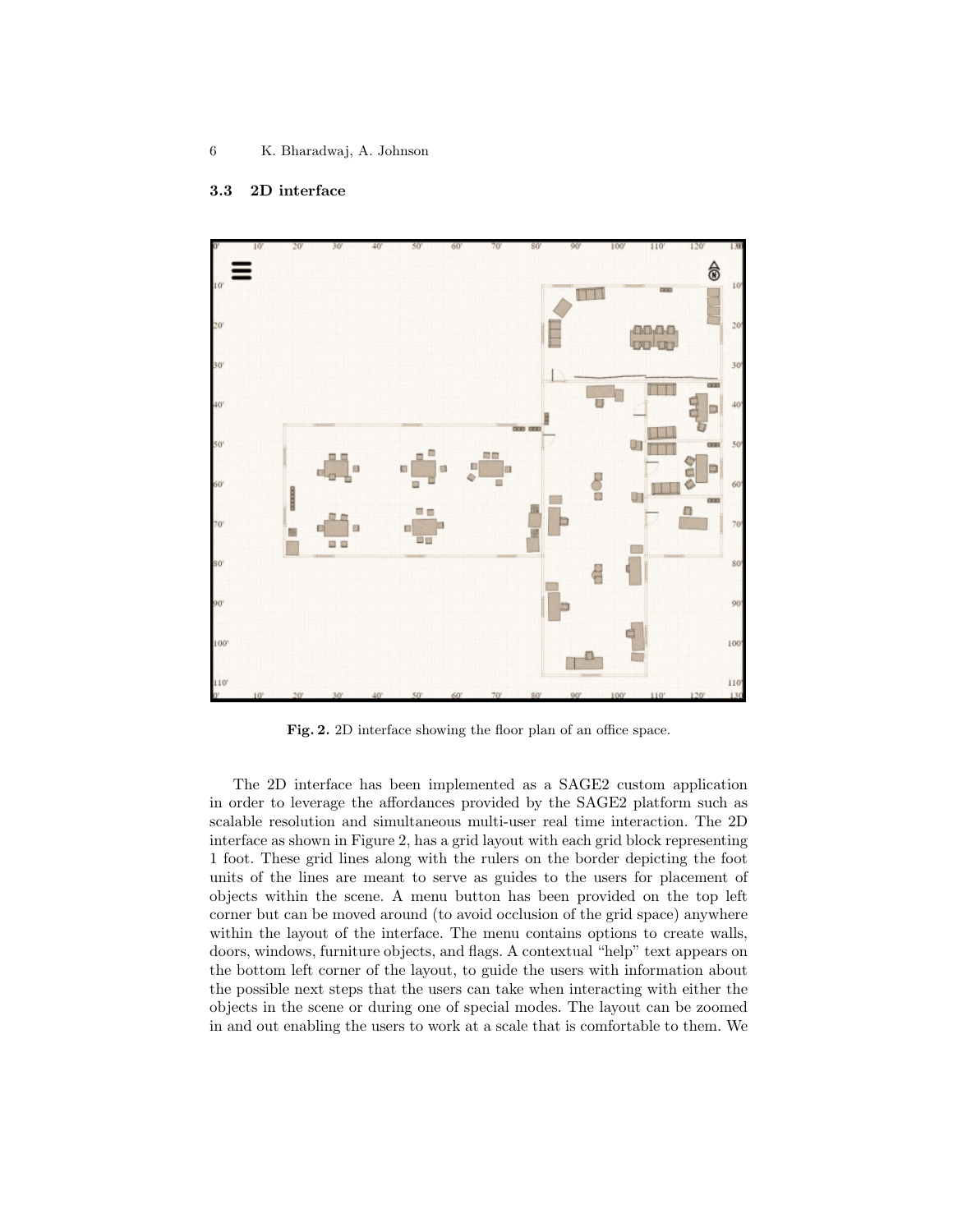did not provide panning functionality in the 2D interface since the screen real estate in a SAGE2 environment is sufficiently large to present the layout in its entirety.

In the 2D interface by default, users will be in "Selection" mode. In this mode, a user can "select" objects in the scene by clicking on them, for continued interaction with the selected object. For example, in case of furniture, the selection allows the users to move around, rotate, or delete the piece of furniture from the scene. When a user is in a different mode such as the "Wall Creation" mode, the user can get back to the "Selection" mode by clicking on the "Selection" mode icon from the menu. To create a wall, users can click on the wall icon from the menu. This makes the user enter the "Wall Creation" mode. This is indicated in the help text as "click to start wall". Now, a click anywhere on the grid initiates a new wall. The point of click is mapped to the nearest grid point and that grid point is used as the actual starting point of the wall, to get the effect of snapping to the grid. The current mouse position becomes the ending point of the wall, resulting in a "rubber band" wall fixed on one end and moving with the mouse pointer on the other end. A second click fixes the ending point of the wall to the location of the click (mapped to the nearest grid point), thereby completing the wall creation. To facilitate quick creation of adjoining walls, this end point of the wall is also treated as the starting point for a new wall. A user can easily break this chain by using a designated key to remove the current wall (rubber band wall). The user remains in the "Wall Creation" mode and can continue to create new walls.

To create a door or a window in the 2D interface, users can click on the respective icon in the menu and a corresponding item gets attached to the user's pointer and starts to move with the pointer. A user will now be in "Door or Window" mode. When a user hovers the pointer on a wall, the attached door or window orients itself in line with the wall as a way of providing feedback to the user that that is a potential "drop" point for the door or window. At such a location the user could then make a single click to fix the door or window at that point on the wall. A click anywhere else other than on a wall has no effect, and the new instance of door or window continues to be attached to the user's pointer. If the user decides not to place the item on any wall, a designated key press can be used to remove the attached item from the pointer, bringing the user out of "Door or Window" mode. To create a piece of furniture in the 2D interface, users can click on the respective icon in the menu and a new instance of the chosen piece of furniture gets attached to the pointer and moves with it. A click anywhere on the layout will "drop" the new piece of furniture at that point.

To change the position of a previously placed door or window, users can "pull" the instance from its location on the wall by performing a mouse down and a slight drag. This action results in the instance of door or window getting attached to the mouse pointer, thereby bringing the user to "Door or Window" mode. Now the user can place it at a new position on a wall anywhere within the layout or discard it, as explained above. To move a piece of furniture, users can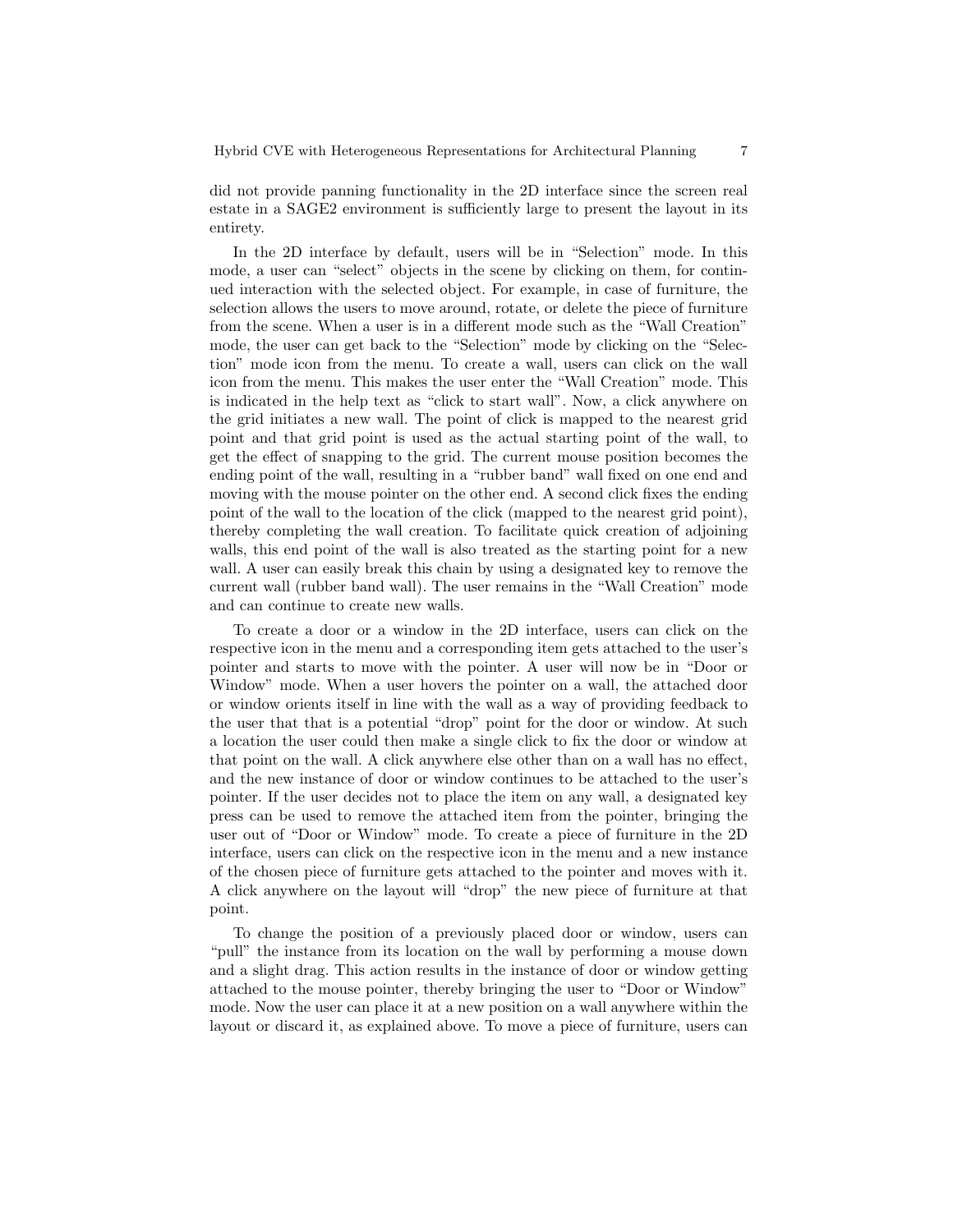perform a mouse down and a slight drag on the piece of furniture in question. This attaches the piece of furniture to the mouse pointer. Now the user simply "drops" it off at a new position with a click of the mouse at the desired position. To change the orientation (rotate) of a piece of furniture, users can "select" it as explained above and using designated keys on the keyboard, can rotate the piece of furniture along its y-axis. To remove an object (wall, door, window, or furniture) from the scene, users can "select" it as explained above and then use a designated key press to remove it from the scene.

Flags are special objects that can be used as points of reference within the scene. They can be used to draw different users' attention to a part of the scene. Creation of flags follow the same process as pieces of furniture explained above. The flags are shown in the 2D interface as colored circles as shown in Figure 5a. The color of a flag is chosen randomly by the interface from a predefined set of colors. A flag's color is shared across all sites thus allowing it to act as a point of reference within the scene. Any user from any site can refer to a flag by its color and the other users will be able to unambiguously and accurately infer where within the scene the flag is.

#### 3.4 3D and VR interfaces



Fig. 3. Two users interact with the 3D interface

The 3D interface presents the users with an in-person perspective of the scene, rendered on a large display in a rectangular window as shown in Figure 3, whereas the VR interface presents the same in-person perspective in a fully immersive head mounted display as shown in Figure 4. The scene itself consists of a floor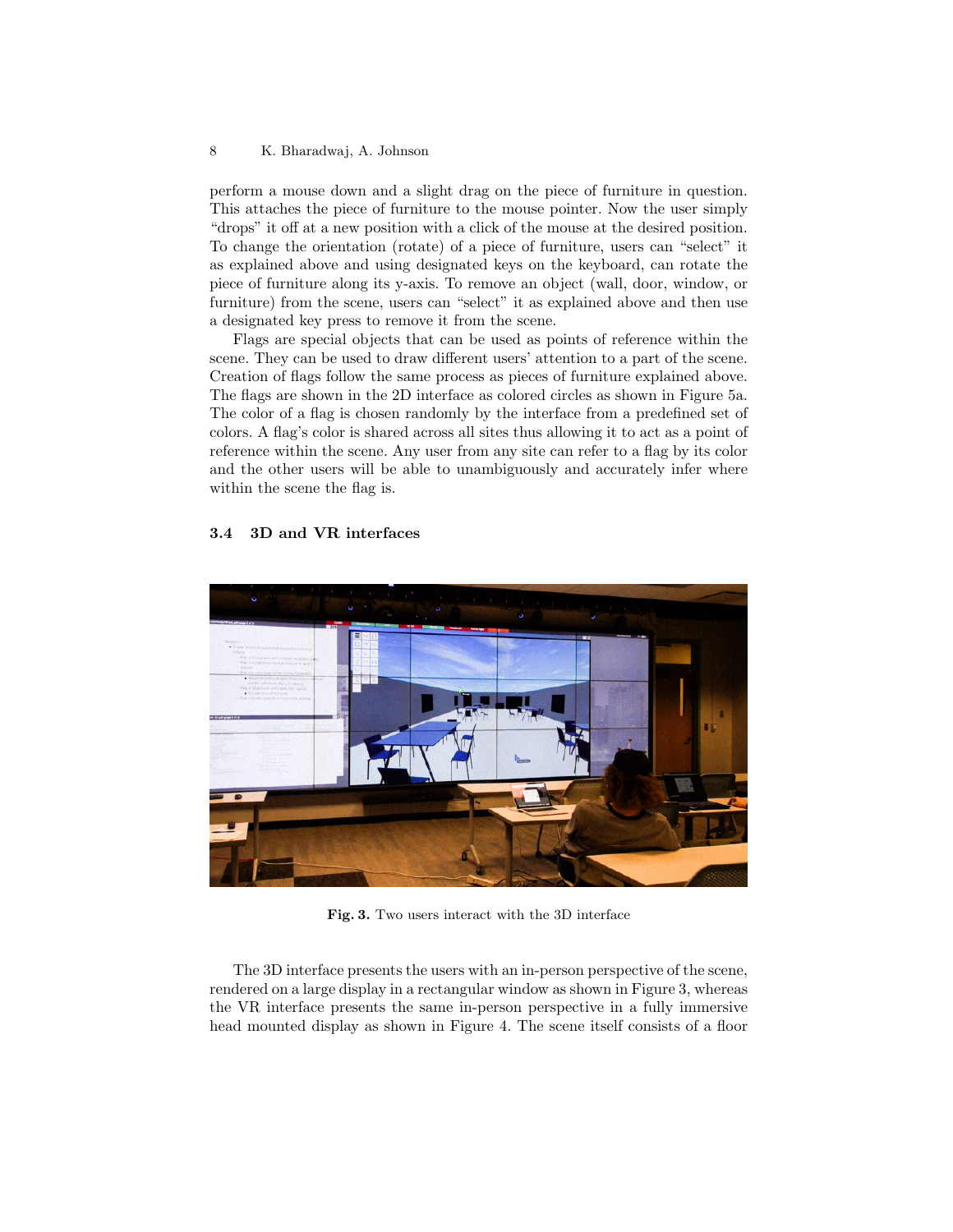

Fig. 4. VR View of a part of the designed space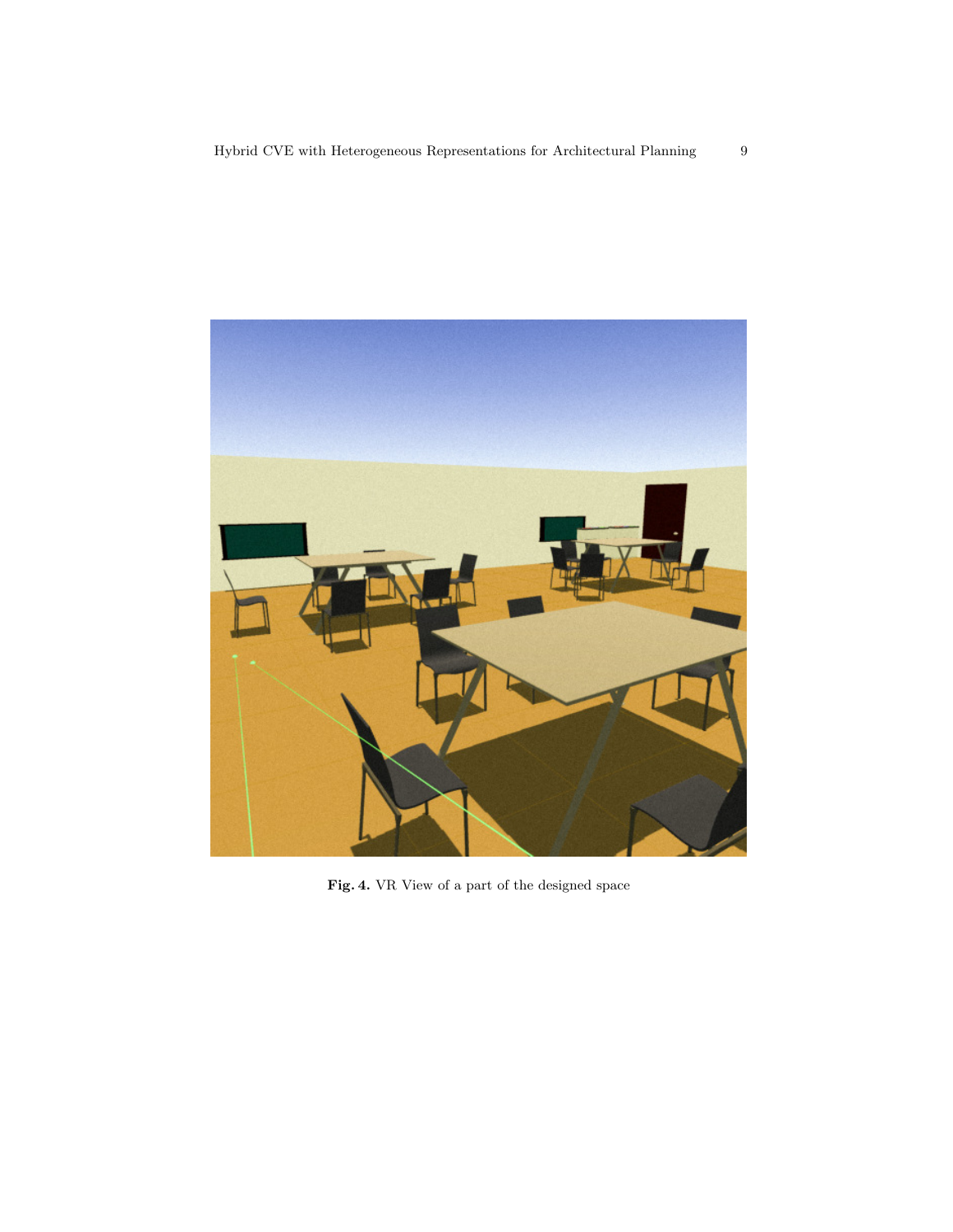laid with grid lines for aiding the users with placement of objects. A menu, identical to that of the 2D interface both in appearance as well as functionality, is provided in the 3D as well as the VR interfaces. Both of these interfaces also have "Selection", "Wall Creation", and "Door or Window" modes similar to the 2D interface, albeit with interaction metaphors that are more appropriate to 3D interaction. For example, unlike the 2D interface, newly created pieces of furniture do not follow the pointer, and are placed in front of the camera and the VR user respectively. Users can then "pick" them up and move them around.

The 3D interface allows the users to navigate through the scene by mapping the mouse scroll to forward and backward movements of the camera within the scene and designated keys for turning left and right. The VR interface allows the user to freely look around and walk within the scene as well as teleport to any point within the scene. Flags are presented as tall (40ft) colored pillars within the scene in the 3D and the VR interfaces as shown in Figure 5b and Figure 5c. This is to help users to see the flags despite being behind walls and other structures that might occlude part of their view. Additionally, flags in the VR interface act as teleportation targets. This allows the VR user to easily reach a flag despite being anywhere within the scene, since the flags are tall and can be seen even from a distance and even when the user is behind any structure or objects in the scene.

The 3D interface has an overview map that allows the users to quickly and easily get an idea of the entire scene as well as where within the scene, the other participants are. This makes up for the comparatively slower navigation of the 3D interface within the scene (the "drive through the scene" metaphor of the 3D interface is relatively slower than the VR users' ability to teleport instantly to any part of the scene or the 2D interface users' ability to see the whole scene at once and "be" at any point within the scene by simply moving the mouse pointer over that location on the grid). In this way, when a location or an object within the scene is referred to by the other users, giving some description of the location or a reference point such as a flag, whereas the VR users and 2D users "navigate" to the point as part of the collaborative exchange, the 3D users can make sense of the reference with the help of the overview and thus still be able to meaningfully participate in such a collaborative exchange.

#### 3.5 Representations of different users within the scene

In a typical collaborative virtual environment co-presence of different users is achieved by representing users as avatars. This makes sense when all the users are fully immersed in the environment and also have the same interaction affordances. However, in a hybrid system like ours, different users have different levels of immersion and affordances of different interfaces impose differences in how they interact with the scene. To achieve meaningful co-presence and to facilitate effective communication in such a case, any representation of a user should reflect these differences. Keeping this in mind we created representations as follows: The 2D interface serves as a top view and this is reinforced in the way the VR user as well as the 3D interface's camera within the scene are depicted in the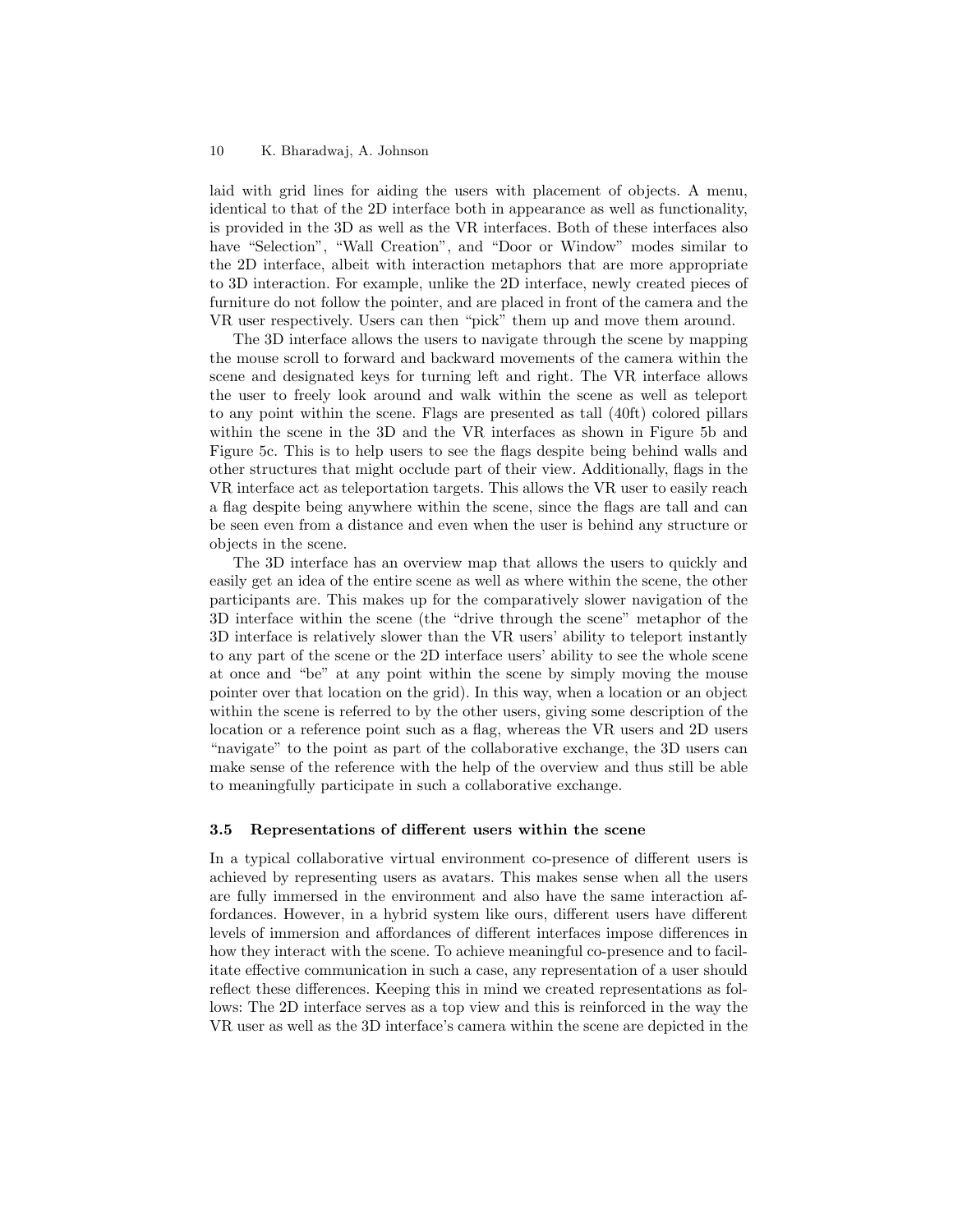

Fig. 5. a. 2D interface showing 3D user and VR user and a flag. b. 3D interface showing 2D user's pointer as an arrow and VR user as an avatar with the same flag shown as a column. c. VR interface showing 2D user's pointer as an arrow and 3D user as a 3D window with a pointer coming out out of it and the flag shown as a column

2D interface as shown in Figure 5a. The VR user's representation shows a human icon wearing a VR headset, from the top view. The camera of the 3D interface is shown as a straight line with bent edges indicating a "window" in to the scene with a limited field of view. At the 3D and VR interfaces, the mouse pointers of users from the 2D interface are represented using 3D arrows in the scene and they continuously move about within the scene (similar to the "God-like" interaction technique [11]) following the pointer movements of users within the grid of the 2D interface. The VR user is represented as an avatar (Figure 5b) in the 3D interface, with two rays attached, that reflect where the VR user is pointing the controllers. The camera of the 3D interface is represented as a rectangular window in the VR interface (Figure 5c). Whenever a user at the 3D interface has their pointer on the interface window, a ray is shown as coming out of the window, enabling others in the scene to identify where the user is pointing to. That is, the pointer location of users are used to cast rays from the camera into the scene, and this is shown to other users in the scene.

# 4 Evaluation

To get an idea of the general usability of our system and to gain insights into how the differences in representations across the interfaces affect the group work,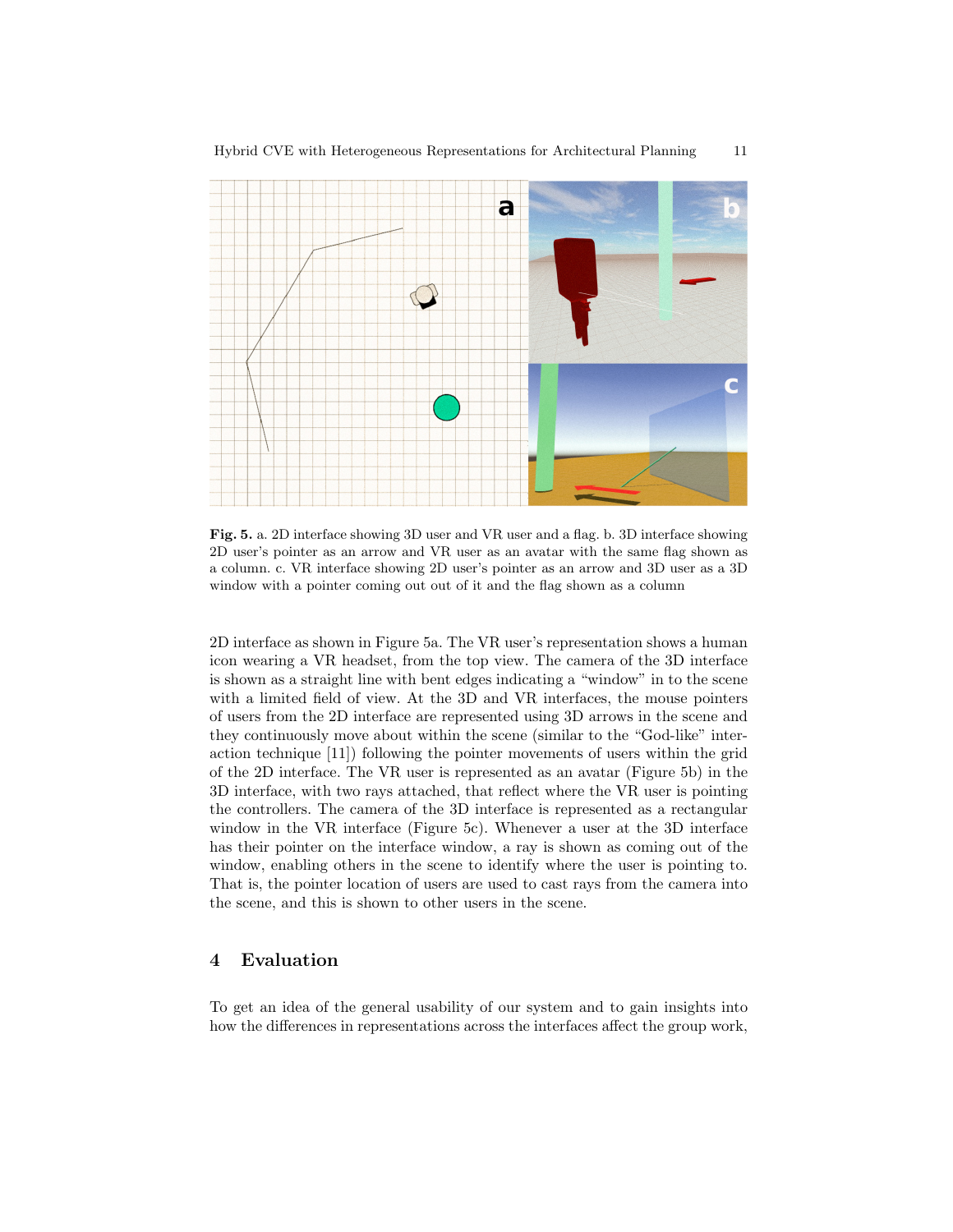we conducted a group user study. In the study we asked a group of participants to use all three of the interfaces to collaborate in designing an office space.

## 4.1 Method

The study consisted of 5 trials (and two mock trials prior to the actual study to catch any interaction issues with the interfaces), with each trial involving 4 participants. One participant interacts with the 2D interface, and one interacts with the VR interface through an HMD, and two participants interact with the 3D interface. Even though both 2D and 3D interfaces are capable of handling multiple users in a collocated collaborative manner, due to lack of availability of participants we decided to limit collocated collaboration to only one of those interfaces in the study. Each interface was situated in a different room within our lab to reflect a real remote collaboration scenario. 3D interface was presented on a  $23.8 \times 6.7$  foot (37.3 megapixel) large display running a SAGE2 instance. The display was situated in a  $41 \times 24$  foot room. 2D interface was presented on a  $13.4 \times 5.7$  foot (12.6 megapixel) large display running a SAGE2 instance. The display was situated in a  $41 \times 28$  foot room. The participants were seated in front of these large screen displays and interacted with them using laptops. In a third room, the VR interface was presented using an HTC vive HMD to the user. The VR user had a  $10 \times 10$  foot space to walk around. All three locations were connected through an audio conference and participants could speak to each other throughout the study. The participants were given a brief practice session at the beginning of each trial to introduce them to different functionalities of the interface they were going to work with and to familiarize them with co-presence, tele-pointing, and communicating with each other. After undergoing the practice session the participants were given a set of high level requirements to design the office space such as, "A conference room that can host 8 people", "An open floor area to seat 4 employees", and so on. We set a time limit of 75 minutes to give the participants enough time to work, however they could finish earlier. Every session was audio and video recorded. Additionally, we recorded the head orientation of the users at the 3D interface. Also, every action of each user was logged capturing details such as their location in the scene at the time of the action and the object/s in the scene that the user interacted with, in taking that action. A brief survey was administered to the participants at the end of the session.

#### 4.2 Results

We asked the participants to fill out a survey at the end of the user study session. The survey contained a set of questions aimed at getting an idea of the general usability of our system including its affordances for group communication and collaboration. Table 1 shows the results we obtained from the survey. While the results indicate that the participants were fairly satisfied with its usability, relatively lower scores were reported for the 3D interface on navigation and object manipulation metrics. We had also asked descriptive questions towards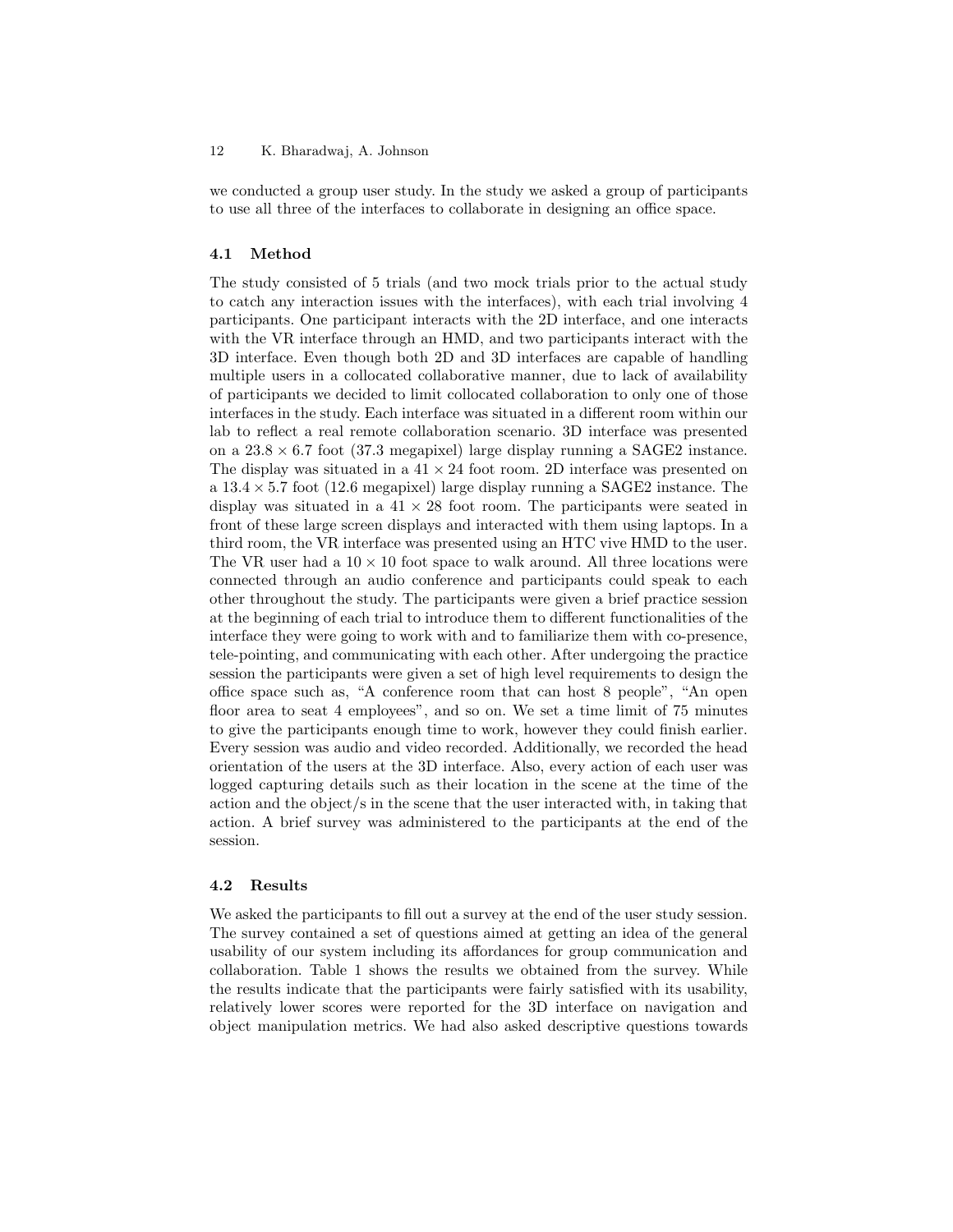| Metric                                          |     |     | 2D Interface 3D Interface VR Interface |
|-------------------------------------------------|-----|-----|----------------------------------------|
| Scene Navigation                                | 4.3 | 2.7 | 3.2                                    |
| Object Creation                                 | 4.4 | 4.1 | 4.4                                    |
| Object manipulation                             | 4.2 | 2.6 | $3.2\phantom{0}$                       |
| Locating others users within the scene          | 5.0 | 4.1 | 3.8                                    |
| Tell where other users were looking or pointing | 4.6 | 3.9 | 3.6                                    |
| Tell what objects others were interacting with  | 4.2 | 3.5 | 3.4                                    |
| Tell what interactions others were performing   | 4.0 | 3.5 | 3.0                                    |
| Draw other users' attention                     | 4.8 | 4.3 | 4.4                                    |
| Communicate                                     | 4.3 | 4.3 | 3.8                                    |
| Convey Ideas                                    | 4.6 | 4.7 | 4.2                                    |
| Collaborate                                     | 4.3 | 4.3 | 3.6                                    |
| Complete the task                               | 4.6 | 5.0 | 5.0                                    |

Table 1. Average scores of metrics for usability, co-presence awareness, and ease of collaboration (on a scale of 1-5)

understanding any issues the participants might have had in interacting with the system. Some of the answers we obtained helped us understand those lower scores. On a few occasions when the view had too many closely placed objects, the 3D interface made it difficult to accurately select objects. The navigation difficulty was also reported when the view had too many objects. This is mainly due to the object picking algorithm that we implemented at the 3D interface and has been fixed since the running of the user study. The different representations of different interfaces to achieve co-presence did not impede the collaboration as we can see from the results. In fact, we noted through the video recordings of the sessions that the users very quickly became accustomed to how others perceived the space and how they interacted with the scene.

Table 2. Total duration and summary of objects created and edits in the scene

|   | Trial Time to completion (in min) Objects created Total edits |     |     |
|---|---------------------------------------------------------------|-----|-----|
|   | 34.5                                                          | 135 | 118 |
|   | 52.8                                                          | 261 | 174 |
| 3 | 38.2                                                          | 185 | 146 |
|   | 29.5                                                          | 138 | 90  |
|   | 68.0                                                          | 286 | 139 |

Table 2 gives a summary of the interactions in each trial along with duration of the trials. This data shows the participants interacted quite a fair amount with the system and thus further supports the subjective scores from the Table 1

The chart in Figure 6 shows a breakup of all the objects that were created by different participants (we combine the numbers of both the collocated participants at the 3D interface, as the same affordances apply to both of them) of all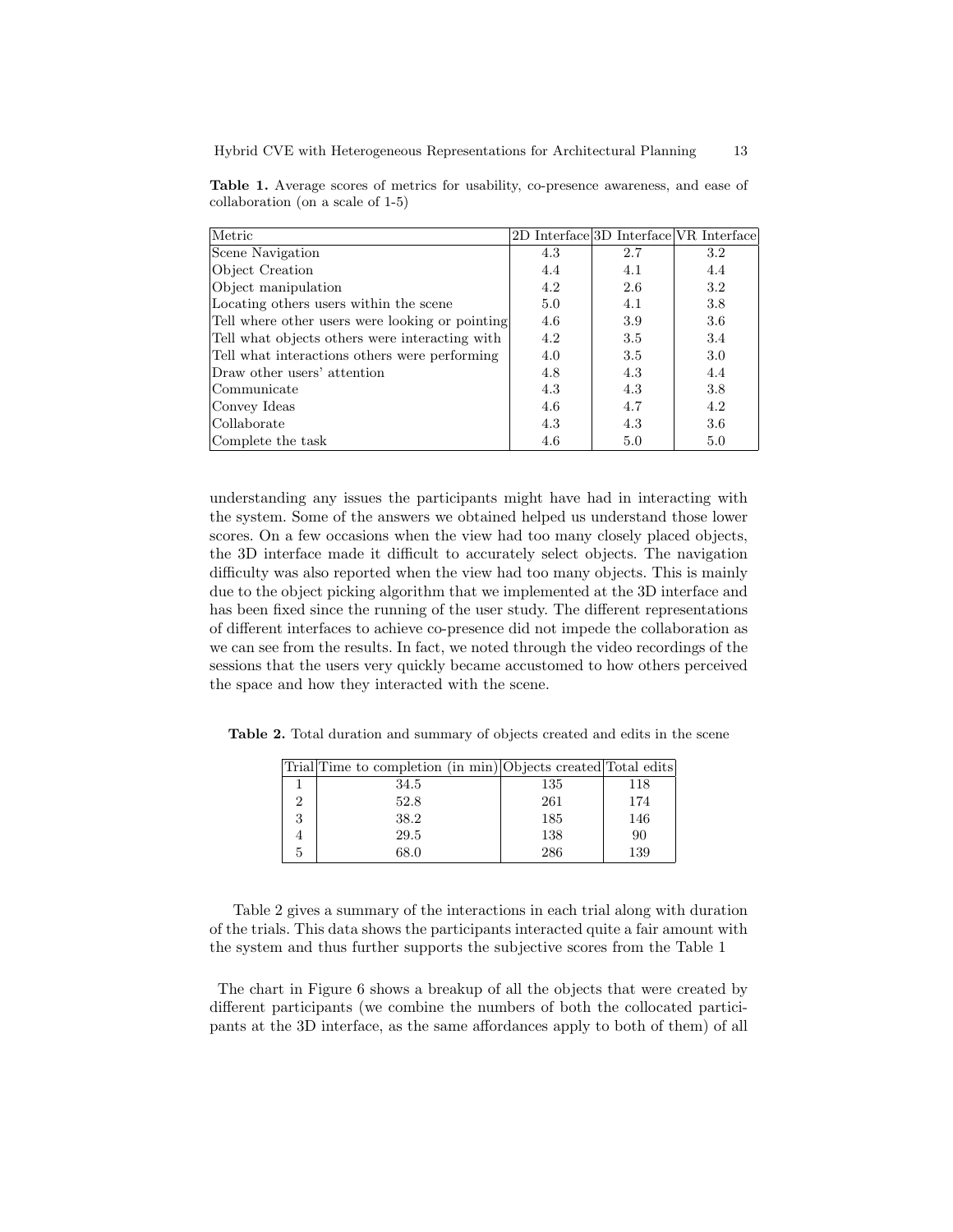

Fig. 6. Break down of all the design objects created by different participants



Fig. 7. Break down of edits done by different participants at different locations (Out refers to outside the boundaries of the floor plan)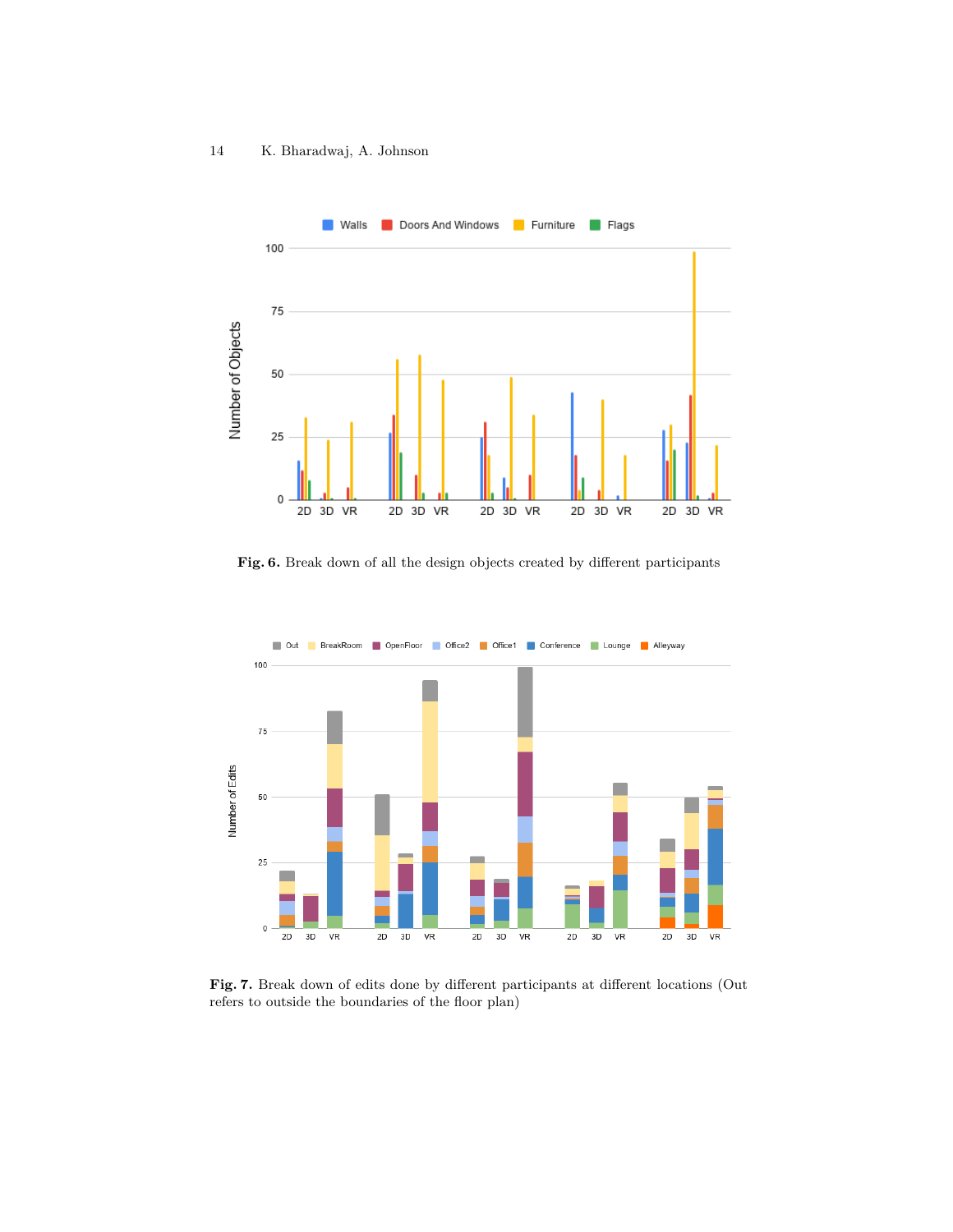the trials. As can be seen in this chart, except for the fifth trial, in every other trial, the walls were mostly created by the 2D interface. Through the recording we observed that, at the beginning of each the participants briefly discussed how to proceed with the task, and in the first four trials, the users felt that large wall creation was easier for the participant interacting with the 2D interface. We also noticed that, soon after creating the walls, the participants at the 2D interface would proceed to place the doors and windows on them. This can also be noted from the break down shown in Figure 6

We noted all the different interactions (edits) that participants had with different objects that they created in the scene throughout the session. Since these edits constituted a major part of the total work done we used the logs to find the break up of these edits based on "location" within the design space such as "Lounge Area" and so on. Figure 7 shows the results. We note two things from this break down. First, in some cases one of the participants worked almost entirely on particular parts of the space, for example, the VR user from trial 1 working solely on the conference room, whereas in certain cases such as in trial 5, all the participants shared the work in creating the conference room. Second, VR participants generally did more interactions. When seen together with the 2D participants mostly creating walls, the results suggest that task division is guided by the affordances of the different interfaces.

## 5 Discussion

From the video recordings of the sessions, we observed a few elements of the collaborative exchanges that happened between the participants. First, by the end of the practice session the participants concluded that certain aspects of the interfaces made it easy for performing particular roles within the collaboration and took this into account in working as a group. In every trial, the participants at the 3D interface took charge of leading the sessions. That is, they would assign different tasks to the other participants. For example, asking the 2D user to create walls, or asking the VR user to give feedback on a part of the designed space. We feel that this was largely due to the availability of an overview map, in addition to the in-person perspective for the 3D users, which gave them an advantage to choose between the two views that other two users had singly. This made them feel more in control to drive the session. Second, even though all interfaces are equipped with all the functionalities needed to complete the task at hand individually, the affordances of the different interfaces favored particular interfaces for specific functionalities. As we noted in the results, wall creation was perceived to be easiest for the 2D participant. The VR users were favored by the other participants for review of designed parts of the spaces, as they realized that realistic assessment of spaces was better done through VR. We noted several instances in these sessions where one of the other participants would ask the VR participant to give feedback on a part of the space that they had finished designing. They would place a flag at the location that they had worked on and notify the color of the flag to the VR user. The VR user would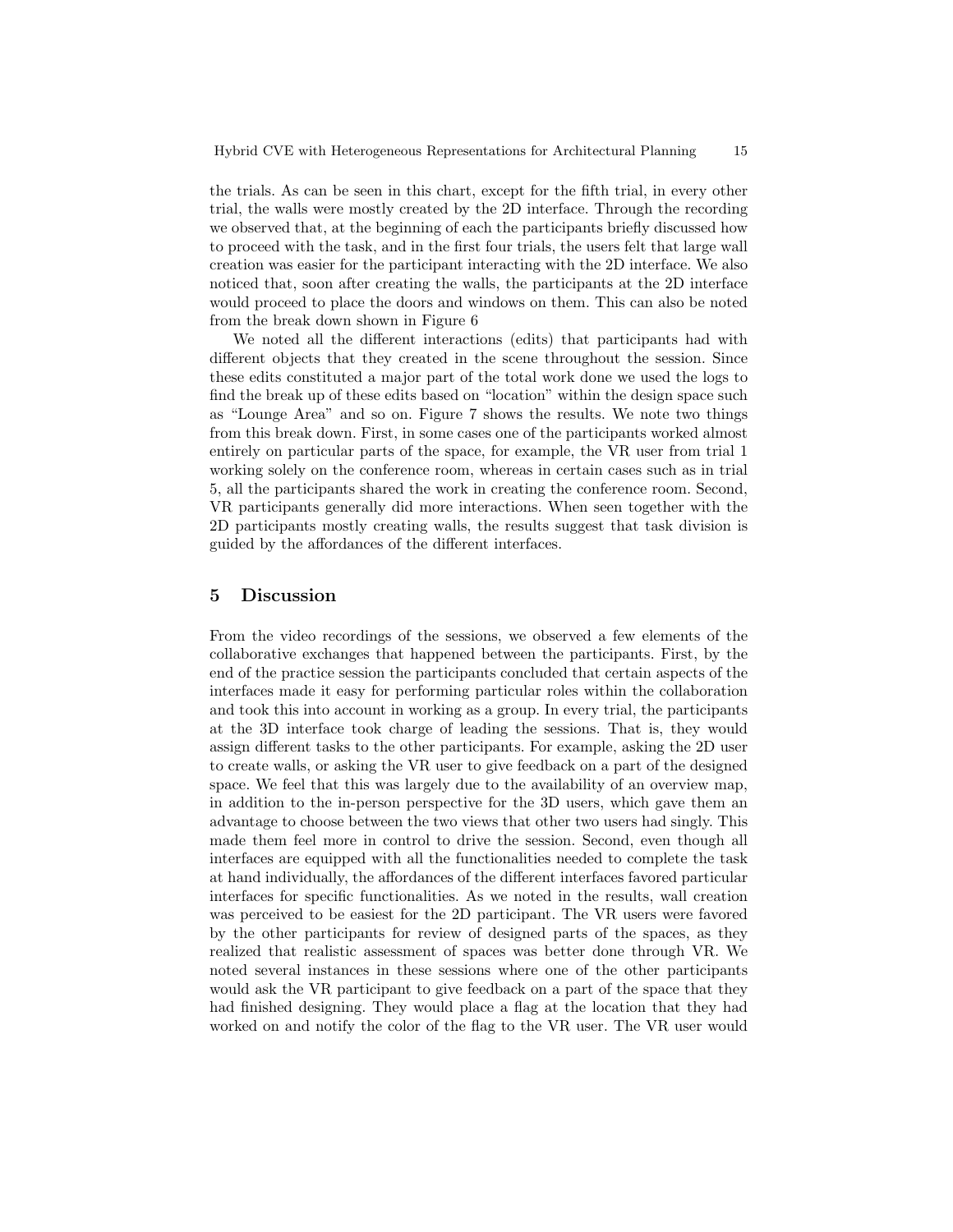then quickly teleport to the flag, take a look around, comment on it, and go back to doing whatever they were doing. Third, having different representations did not impede the collaboration: Users were able to easily understand what a user was referring to whenever that user drew attention of others to some object within the scene. The recordings show that an average of 22 times (per session), users tried to draw the attention of each other to some object in the scene and this was immediately (less than 2 seconds) followed by an acknowledgement for their call and a response that confirmed to us that the other participants had correctly identified what was being referred to. Also, except for one trial, all the others made liberal use of flags (as seen in Figure 6) to either draw each others' attention or to help others to navigate to a location. All these points help to reinforce our initial assumption that combining different interfaces with heterogeneous representations does not negatively affect the collaboration, but helps in making the group work more flexible.

# 6 Conclusion

We presented a hybrid collaborative virtual environment for designing architectural spaces that facilitates users to collaborate using different representations and asymmetric views. The results from a user study that we conducted demonstrated that our system enables users to freely collaborate despite having differences in interface affordances and scene representations. The results also bolstered our initial intuitive assumption that the limitations of one representation would be compensated by the affordances of another in carrying out the group task. As a future work, we plan to conduct a more detailed user study to gain insights into collaboration patterns that might emerge from our system.

# Acknowledgements

We would like to thank the staff and students at the Electronic Visualization Laboratory, Department of Computer Science, University of Illinois at Chicago, for their support throughout the course of this work. This publication is based on work supported in part by National Science Foundation (NSF) awards  $#$ ACI-1441963 and  $#$  CNS-1625941.

# References

1. Yuta Sugiura, Hikaru Ibayashi, Toby Chong, Daisuke Sakamoto, Natsuki Miyata, Mitsunori Tada, Takashi Okuma, Takeshi Kurata, Takashi Shinmura, Masaaki Mochimaru, and Takeo Igarashi. 2018. An asymmetric collaborative system for architectural-scale space design. In Proceedings of the 16th ACM SIGGRAPH International Conference on Virtual-Reality Continuum and its Applications in Industry (VRCAI '18). Association for Computing Machinery, New York, NY, USA, Article 21, 1–6. DOI:https://doi-org.proxy.cc.uic.edu/10.1145/3284398.3284416